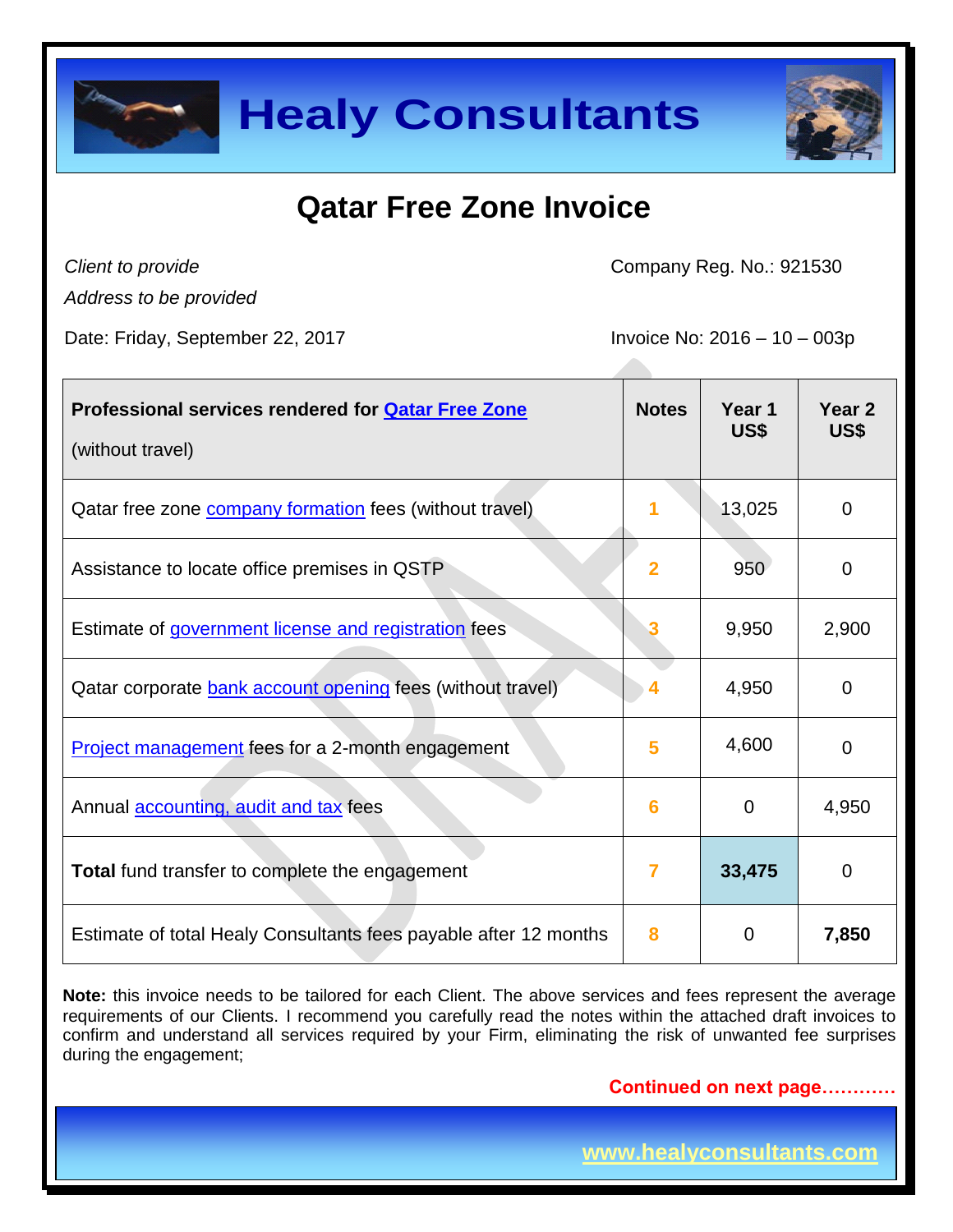

### **Qatar Free Zone Invoice**

#### *Notes to invoice above*

**1.** Healy Consultants' fees to efficiently and effectively complete Qatar Free Zone registration within [four weeks](http://www.healyconsultants.com/qatar-company-registration/fees-timelines/#timelines) (click link) including **i)** choosing the optimum regulatory license for our Client's business activities; **ii)** reserving a company name with the [Commercial Registry and Trademark](http://www.mec.gov.qa/en/departments/administration_Trade/registration-and-license-business)  [Department](http://www.mec.gov.qa/en/departments/administration_Trade/registration-and-license-business) of the [Ministry of Economy and Commerce;](http://www.mec.gov.qa/en/) **iii)** settling our accountant and lawyer fees and **iv)** preparing a high quality company incorporation application for the [Commercial](http://www.mec.gov.qa/en/departments/administration_Trade/companies-control)  [Companies Control Department](http://www.mec.gov.qa/en/departments/administration_Trade/companies-control) at the [Ministry of Economy and Commerce \(click link\);](http://www.mec.gov.qa/English/Pages/Home.aspx)

All [engagement fees](http://www.healyconsultants.com/company-registration-fees/) (click link) are agreed and paid up front and agree to the fees published on our country web pages. Consequently, there are no hidden fees, surprises or ambushes throughout the engagement. All engagement deadlines are agreed up front in the form of a [detailed project](http://www.healyconsultants.com/index-important-links/example-project-plan/)  [plan,](http://www.healyconsultants.com/index-important-links/example-project-plan/) mapping out [deliverables](http://www.healyconsultants.com/deliverables-to-our-clients/) by week throughout the engagement term;



Every week during the engagement, Healy Consultants will email our Client a detailed status [update.](http://www.healyconsultants.com/index-important-links/weekly-engagement-status-email/) Our Client is immediately informed of engagement problems together with solutions. Your dedicated Engagement Project Manager will communicate with you via phone, Skype, WhatsApp, Viber, sms, WeChat, Telegram, QQ, Facebook Messenger or Line Messenger;

- **2.** Before company incorporation is complete, the Qatar Government and FZ Authority must review and approve a lease agreement for office premises. If your Firm requires this service from Healy Consultants, our one-time fee amounts to US\$950. The monthly rent thereafter will be paid independently and directly to the landlord by our Client. An estimate of such a rental for a space of 10 sqm for one employee is US\$2,500 per month;
- **3.** This fee is an estimate of government costs payable during your Firm's engagement. For transparency purposes, all government fee payments will be supported by original receipts and invoices. Examples of government costs include **i)** reserving the company name with the [Commercial Registry and Trademark Department](http://www.mec.gov.qa/en/departments/administration_Trade/registration-and-license-business) of the [Ministry of Economy and Commerce;](http://www.mec.gov.qa/en/) **ii)** registering the corporate documents with the [Commercial Companies Control Department](http://www.mec.gov.qa/en/departments/administration_Trade/companies-control) at the [Ministry of Economy and Commerce;](http://www.mec.gov.qa/English/Pages/Home.aspx) **iii)** paying the Chamber of Commerce fee and **iv)** registering the company with the **Qatar Science and Technology Park**, the tax authorities and the **Ministry of** [Labour and Social Affairs \(click link\).](http://www.mol.gov.qa/) Following engagement completion, Healy Consultants will refund our Client any excess of funds received over actual Government costs paid;

**Continued on next page…………**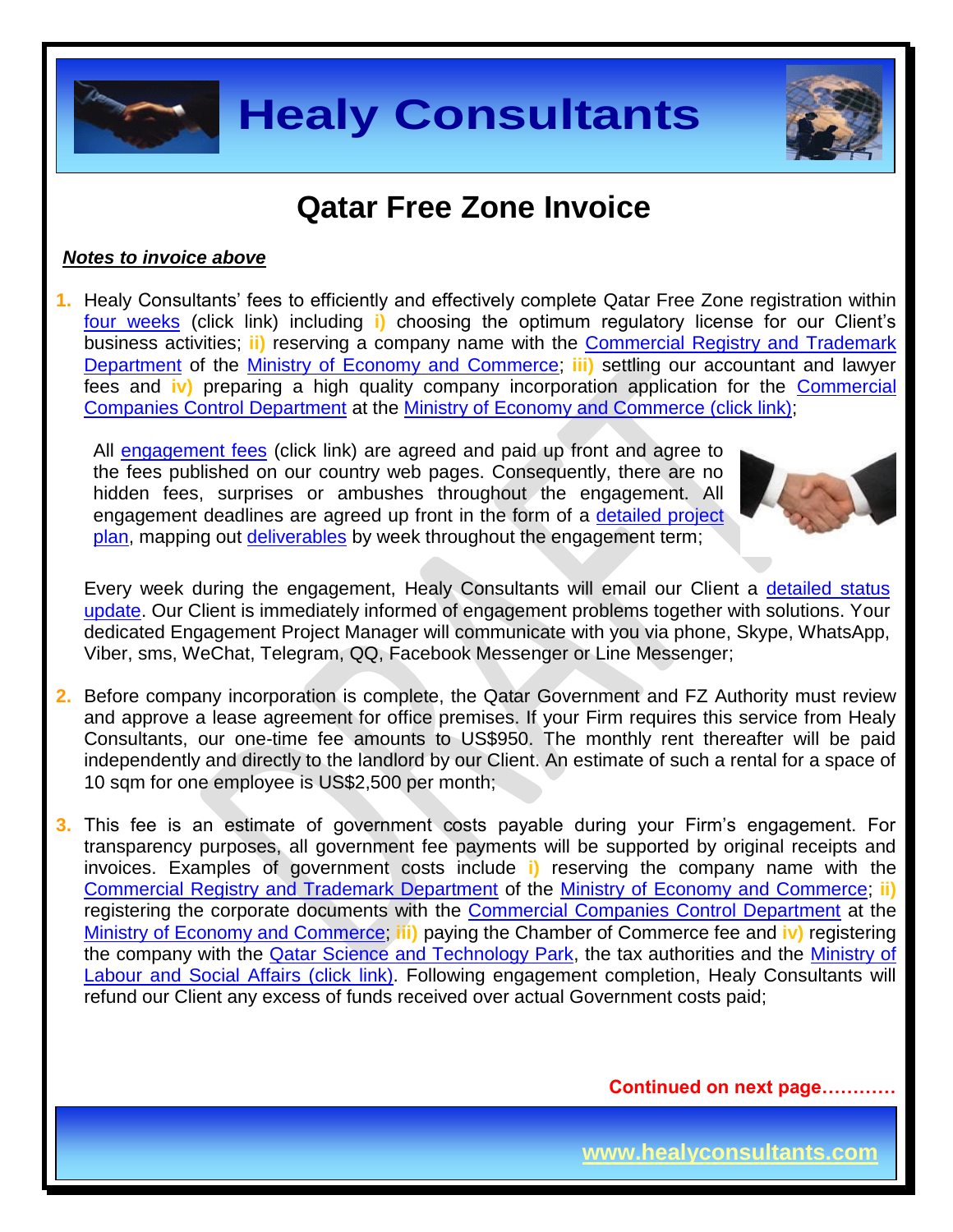



### **Qatar Free Zone Invoice**

**4.** Healy Consultants will be pleased to open a Qatar corporate bank account without our Client travel. It is a time consuming task, and Healy Consultants will shelter our Client from the associated administrative challenges. As you can appreciate, it is a difficult task to obtain bank account approval through a newly formed company when shareholders, directors and bank signatories reside overseas. Healy Consultants will prepare a business plan for the bank to optimize the probability of corporate bank account approval. Depending on our Client's business and nationality, there is a 20% probability the banks will request a bank signatory to travel for a one hour bank interview. Healy Consultants will try its best to negotiate with the bank for a travel exemption. If our Client must travel to Qatar for corporate bank account opening, Healy Consultants will refund our Client US\$950;

If our Client is not comfortable with only a Qatar corporate bank account, Healy Consultants will be pleased to open [an international corporate bank account](http://www.healyconsultants.com/international-banking/) (click link) outside of Qatar. Examples include New York, Germany, Liechtenstein, Austria, Bulgaria, South Africa, Australia, London, South America or Dubai. All banks will be top tier banks in these countries with excellent internet banking services. Example of our global banking partners include HSBC, Standard Chartered Bank, Citibank, Barclays, Standard bank, ANZ bank, VTB bank, UBS, Credit Suisse;

The banks enjoy ultimate power of approval of corporate bank account applications. Consequently, guaranteed success is outside of Healy Consultants' control. What is inside our control is the preparation and submission of a high quality bank application that maximizes the likelihood of approval. To date, we enjoy a 100% approval record because of [our global banking relationships](http://www.healyconsultants.com/international-banking/corporate-accounts/) and determination.

nmercial bank ļ,

citibank®



Global banks continue to tighten corporate bank account opening procedures, their internal compliance departments completing more thorough due diligence of Clients. Consequently, our Clients should expect the bank account approval period to take up to 4 weeks. Furthermore, global banks now require evidence of proof of business in the country where the corporate bank account will be, including sales contracts or lease agreement;

**Continued on next page…………**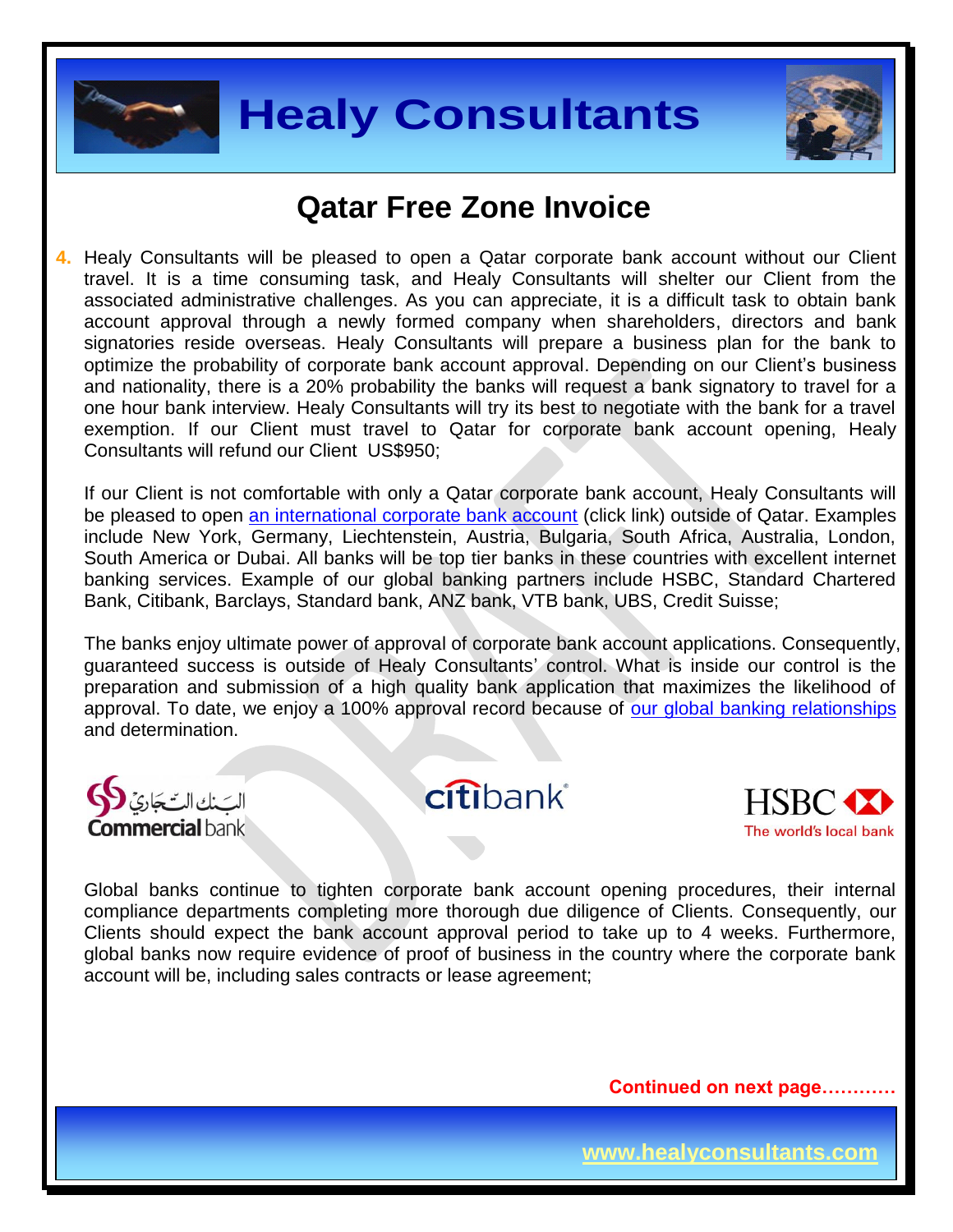



# **Qatar Free Zone Invoice**

- **5.** Healy Consultants Group PLC project management fees relate to time and resources dedicated to:
	- **a.** thoroughly research and plan Qatari business set up for our Client;
	- **b.** devising strategies to **i)** minimise the total engagement period **ii)** complete the engagement without our Client travelling and **iii)** avoid the need for a specific regulatory license;
	- **c.** Negotiate with the MEC and QSTP **i)** low level of share capital requirements and **ii)** avoid the need for a Qatari national [shareholder;](http://www.healyconsultants.com/corporate-advisory-services/nominee-shareholders-directors/national-shareholder-services/)
	- **d.** Drafting a feasibility study, if neccesary for the pre-approval process;
	- **e.** agreeing the optimum corporate structure with our Client;
	- **f.** submitting a high-quality company incorporation application to [MEC](http://www.mec.gov.qa/en/) and [QSTP;](https://qstp.org.qa/)
	- **g.** choosing the optimum regulatory license for our Client's business activities;
	- **h.** injecting the paid up share capital on our Client's behalf;
	- **i.** collating and supervising the legalisation and attestation and translation of Client documents;
	- weekly detailed engagement [status updates](http://www.healyconsultants.com/index-important-links/weekly-engagement-status-email/) to our Client and weekly Friday conference calls;
	- **k.** payment of retainer fees to multiple local lawyers and accountants;
	- **l.** ensuring our Client complies with local regulations and legally owns and controls the new entity;
	- **m.**ascertain the specific accounting, tax, legal and compliance considerations;
	- **n.** finding solutions to [challenges that occur](http://www.healyconsultants.com/engagement-project-management/) throughout the engagement;
	- **o.** determining the local and international tax obligations of the new entity, including corporate income tax, payroll taxes, withholding tax and sales taxes.
- **6.** For an active trading free zone company, these [accounting, audit](http://www.healyconsultants.com/uae-company-registration/accounting-legal/) and tax [fees](http://www.healyconsultants.com/uae-company-registration/accounting-legal/) are an estimate of Healy Consultants fees to efficiently and effectively discharge your annual company accounting, auditing and tax obligations. Following receipt of a set of draft accounting numbers from your company, Healy Consultants will more accurately advise accounting and tax fees. For a dormant company, Healy Consultants fees are only US\$950;



**Continued on next page…………**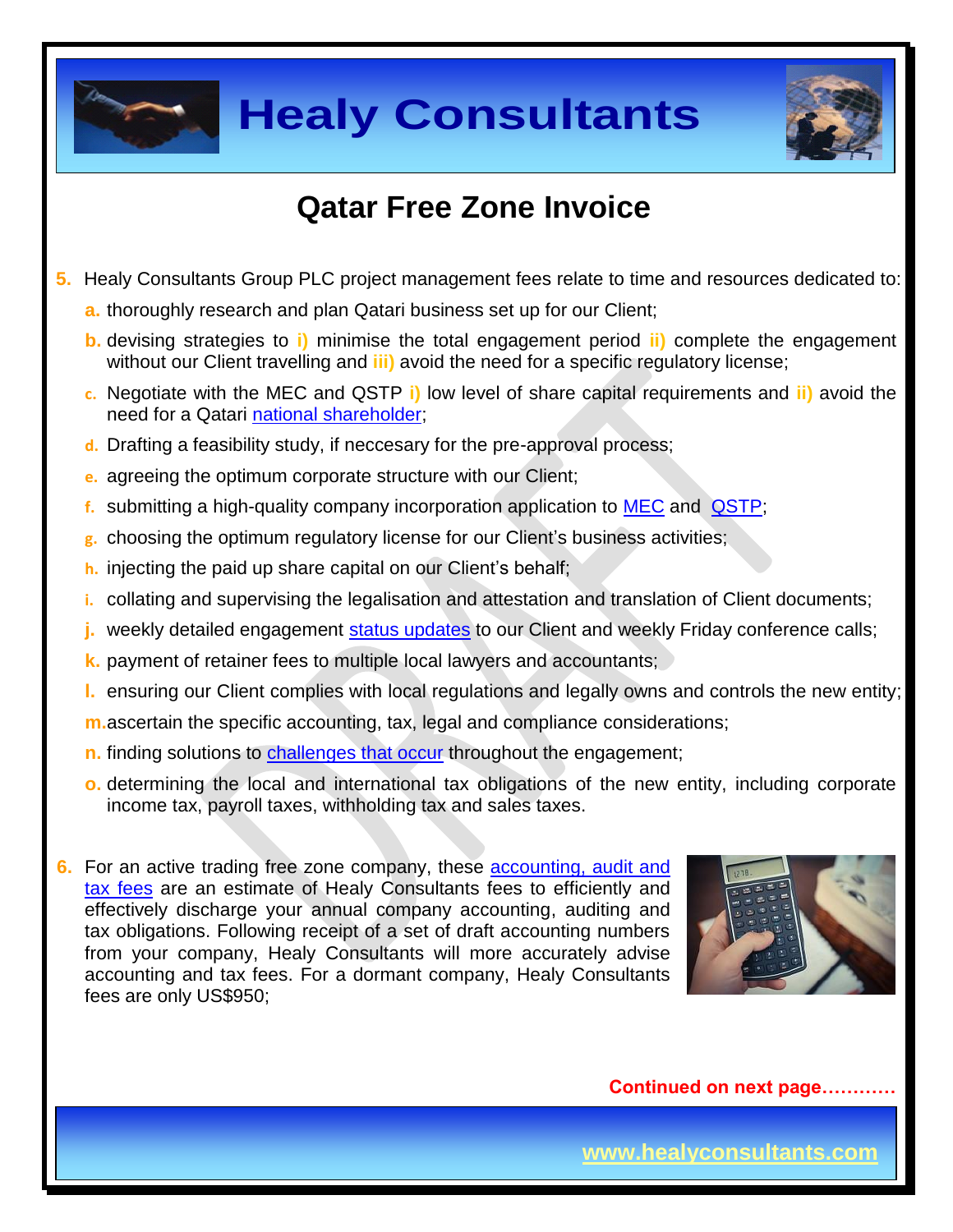



### **Qatar Free Zone Invoice**

- **7.** All fees quoted in this invoice correspond to fees quoted on Healy consultant's [business website.](http://www.healyconsultants.com/company-registration-fees/) Please review this invoice carefully to identify errors. During the rush of a business day, it is possible Healy Consultants inadvertently made fee calculation errors, typing errors or omitted services or omitted historic fee payments from Clients. In the unfortunate event you identify invoice errors, please revert to me directly re the same. I apologize in advance if I or my staff made invoice errors;
- **8.** Assuming our Clients re-engage Healy Consultants, this fee is an estimate of the fees payable next year, 12 months after the date of company registration this year;
- **9.** The fees quoted in this invoice are a prediction of the fees required to efficiently and effectively complete this engagement in a timely manner. If during the engagement Healy Consultants realizes that the project is more complex than anticipated, requiring a large additional investment of time, my Firm will revert to request additional fees. If Healy Consultants completes the engagement faster than expected and more easily than expected, Healy Consultants is happy to refund some fees to our Client;
- **10.** Engage Healy Consultants to [project manage](http://www.healyconsultants.com/project-manage-engagements/) business set up in every country on the planet. We are the best in the [world](http://www.healyconsultants.com/best-in-the-world/) at what we do, timely completing [the A to Z](http://www.healyconsultants.com/a-to-z-of-business-set-up/) of every country engagement;
- **11.**In accordance with Qatar [Commercial Companies Law No\(5\) of 2002,](http://www.qcb.gov.qa/English/Documents/QCB%20Law/Commercial_companies_law_En.pdf) the issued share capital of US\$55,000 must be deposited to the company bank account before company incorporation is complete. To optimize engagement efficiency and minimize delays, Healy Consultants is happy to deposit these funds on behalf of our clients;
- **12.**Depending on our Client's business and nationality, the Qatar Government may require a special regulatory license to carry on your business in the country. Healy Consultants will assist our Client secure license approval; there may be additional engagement fees. However, the Government enjoys ultimate power of approval of company registrations and business licenses;
- **13.**If our Client and Healy Consultants properly plan this engagement, our Clients' will *not* have to travel during this engagement. Healy Consultants will efficiently and effectively and aggressively complete company registration and corporate bank account opening in a timely manner without our Client presence. Instead, our Client will need to **i)** sign and get documents legalized in the embassy in their country of origin and **ii)** courier the originals to Healy Consultants office;



**Continued on next page…………**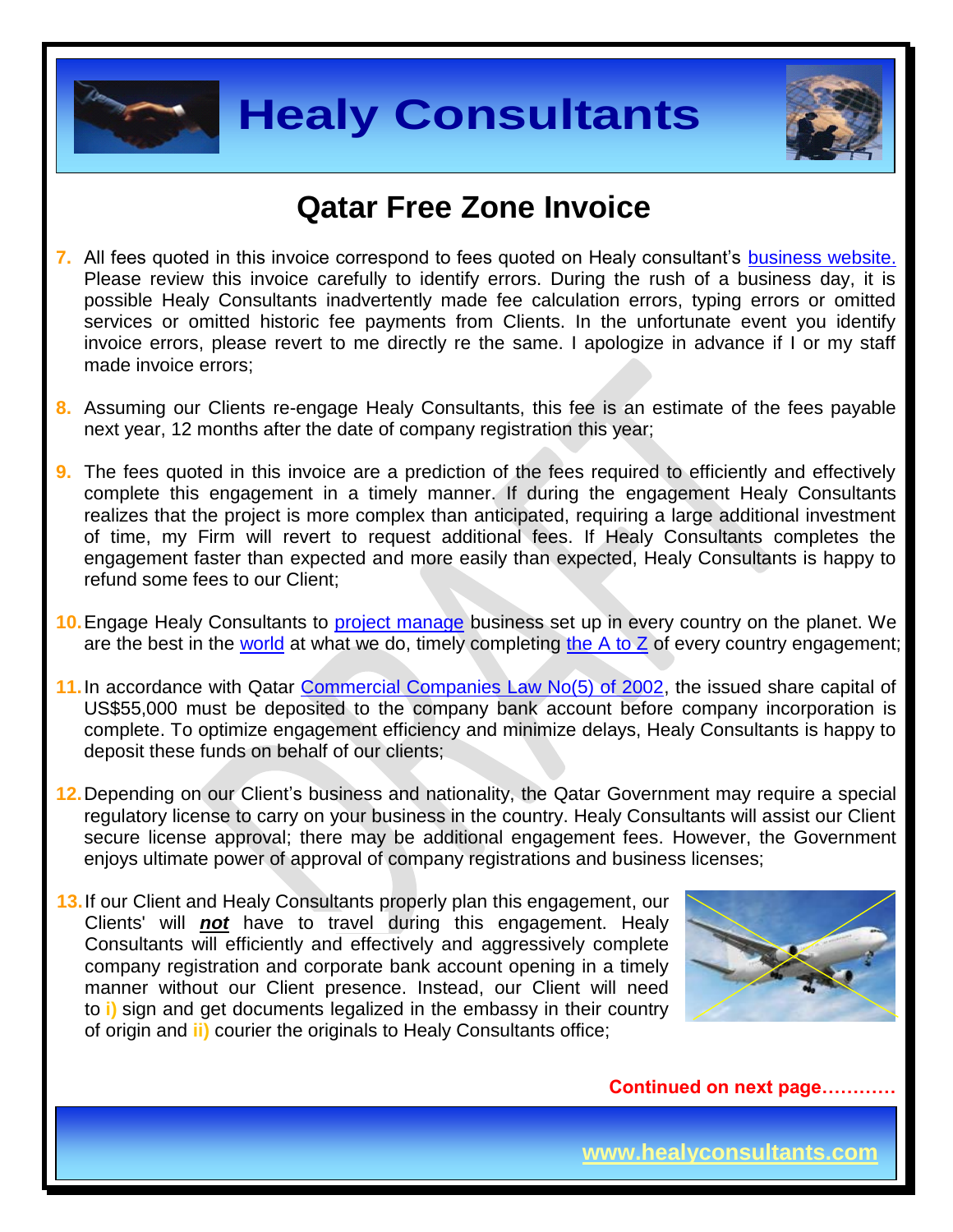



### **Qatar Free Zone Invoice**

- **14.**If our Client requires non-resident nominee shareholder and director [services \(click link\),](http://www.healyconsultants.com/corporate-outsourcing-services/nominee-shareholders-directors/) Healy Consultants will be pleased to assist. Our fee for professional, passive nominee non-resident corporate shareholder amounts to US\$2,100 per annum. Our fee to be both non-resident nominee director and shareholder amounts to US\$6,600 per annum. Being the sole shareholders and sole director of a Client's company exposes Healy Consultants to reputation, litigation and financial risk;
- 15. If required, Healy Consultants will be pleased to assist your firm to secure employee [visa](http://www.healyconsultants.com/qatar-company-registration/employment-visas/) approvals. Our fee is US\$3,950 for the first employee, US\$2,950 for the second employee, US\$1,950 per employee thereafter. Our employee visa fees includes preparation of a quality visa application and submitting to the correct Government immigration officers. The Government enjoys ultimate power of approval of visa applications. Consequently, guaranteed success is outside of Healy Consultants' control. What is inside our control is the preparation and submission of a high quality immigration visa application that maximizes the likelihood of visa approval;
- **16.**Monthly, quarterly and mid-year Government tax obligations include monthly and quarterly payroll reporting, VAT and corporation tax return filing. If you need our help, Healy Consultants can complete monthly Government reporting for a monthly fee of US\$860. Healy Consultants monthly support will include **i)** receive in dropbox the monthly invoices from our client **ii)** label monthly bank statement transactions **iii)** preparation and submission of VAT returns and **iv)** submission of monthly employee payroll reporting;
- **17.**It is important our Clients are aware of their personal and corporate tax obligations in their country of residence and domicile. Let us know if you need Healy Consultants help to clarify your local and international annual tax reporting obligations;
- **18.**During the engagement, shareholders and directors' documents may need to be translated into the local language; before the Government and Bank approves company registration and corporate bank account opening respectively. Consequently, our Client should budget for possible additional translation and embassy attestation fees. Either our Client or Healy Consultants can complete this administrative task;

As always, Healy Consultants will negotiate with all third parties to eliminate or reduce additional engagement costs. For transparency purposes, all third party fee payments will be supported by original receipts and invoices. Examples of possible third party payments include **i)** embassy fees **ii)** notary public costs **iii)** official translator fees;

**Continued on next page…………**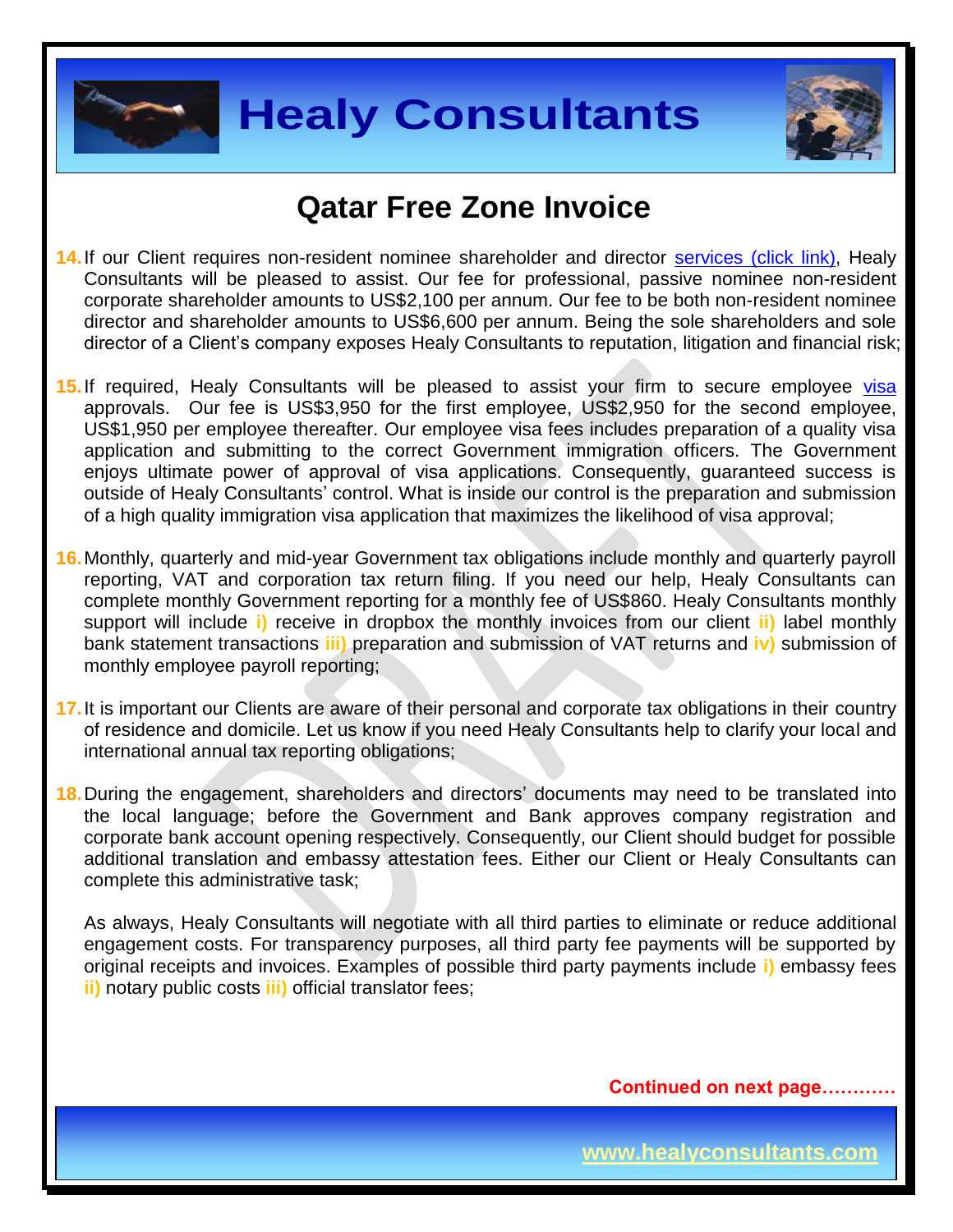



### **Qatar Free Zone Invoice**

- **19.**Some of our Clients' require an [immediate country](http://www.healyconsultants.com/turnkey-solutions/) solution. With this strategy, within a day Healy Consultants can supply our Client **i)** an existing dormant Qatar company number and **ii)** an already approved Qatar corporate bank account number and **iii)** a business address. Turnkey solutions are attractive to those entrepreneurs who wish to immediately close a country deal, sign a contract or invoice a customer;
- **20.**As stipulated on our **[business website](http://www.healyconsultants.com/)** and in section 3 of our engagement letter, Healy Consultants will only commence the engagement following **i)** settlement of our fees and **ii)** completion and signing of our legal engagement letter;
- **21.**Healy Consultants will only incorporate your free zone company after 75% of [due diligence](http://www.healyconsultants.com/due-diligence/)  [documentation](http://www.healyconsultants.com/due-diligence/) is received by email. Healy Consultants will only open a corporate bank account after 100% of the Client's original due diligence documentation is received by courier;
- **22.**During the annual renewal engagement with our Client, our in-house [Legal and Compliance](http://www.healyconsultants.com/about-us/key-personnel/cai-xin-profile/)  [Department \(click link\)](http://www.healyconsultants.com/about-us/key-personnel/cai-xin-profile/) reviews the quality and completeness of our Client file. Consequently, Healy Consultants may revert to our Client to ask for more up to date [due diligence documentation;](http://www.healyconsultants.com/due-diligence/)
- **23.**To assist our Clients to minimize foreign exchange costs, we offer the payment in SG\$, Euro, Pounds or US\$. Kindly let me know in which currency your Firm prefers to settle our fees and I will send an updated invoice, thank you;
- **24.** Some of our Clients' engage Healy Consultants to [recruit \(click link\)](http://www.healyconsultants.com/corporate-outsourcing-services/how-we-help-our-clients-recruit-quality-employees/) local employees. We have a lot of experience in this area and we are quite skilled at securing quality candidates for our Clients';

**Continued on next page…………**